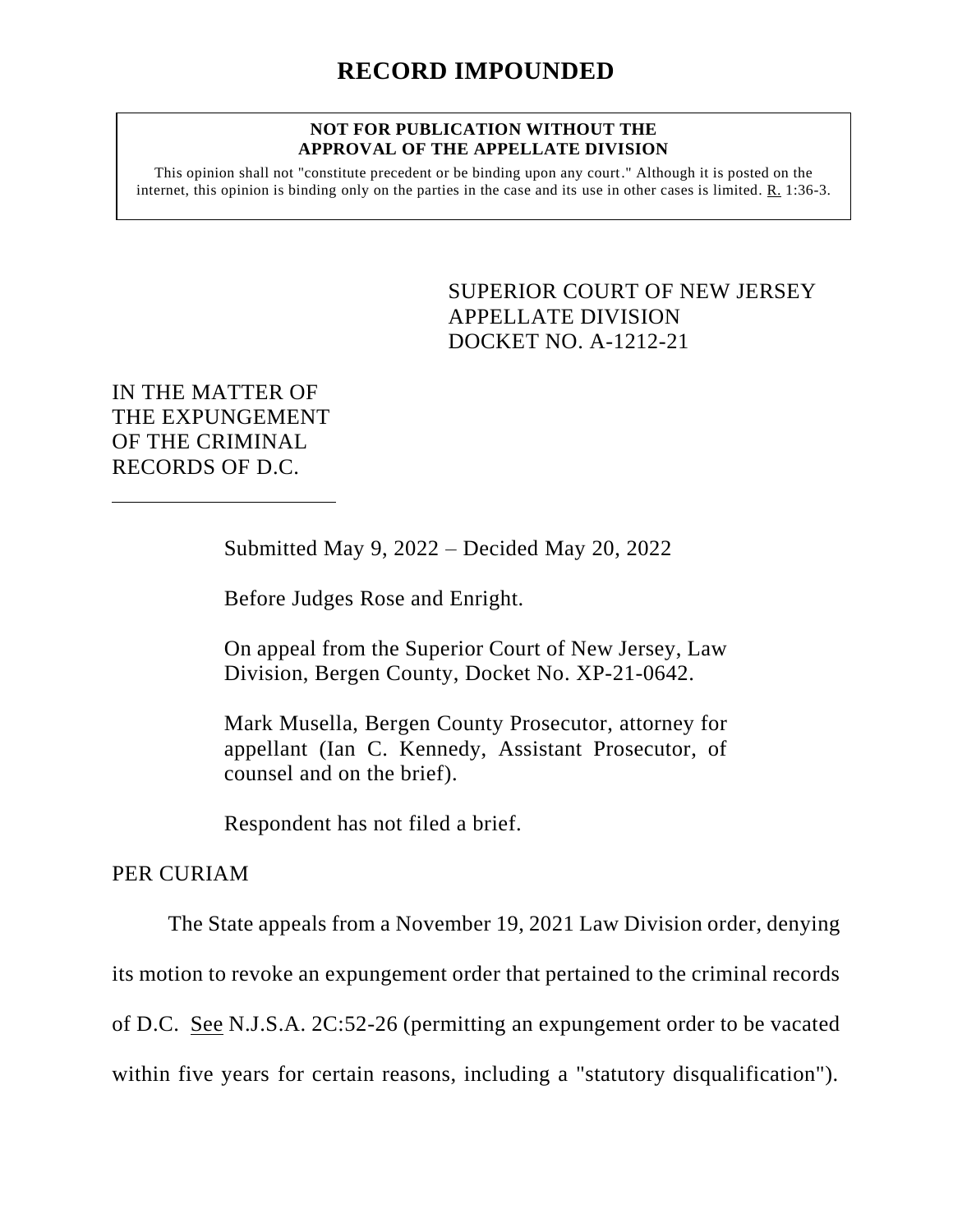The Office of the Public Defender, on behalf of D.C., filed correspondence with this court, declining to participate in the appeal but agreeing that a remand is necessary to vacate D.C.'s expungement based on a statutory disqualification. We agree with the parties. Accordingly, we reverse.

The facts and procedural history are not complicated. On September 9, 2016, D.C. was sentenced to a five-year special Drug Court probationary term, N.J.S.A. 2C:35-14.<sup>1</sup> The following year, on December 9, 2017, D.C. was arrested in Hanover Township and charged with various drug-related offenses. 2 On April 23, 2018, D.C. pled guilty to the disorderly persons offense of loitering for the purpose of obtaining or distributing drugs, N.J.S.A. 2C:33-2.1(b). She completed her Drug Court sentence on February 13, 2021.

D.C.'s ensuing expungement petition was unopposed by the State and granted by the court on November 2, 2021. Shortly thereafter, the State moved to vacate the expungement order, claiming its failure to object to D.C.'s petition was an "oversight." Immediately following argument on November 19, 2021, the court issued a terse oral decision from the bench, denying the State's motion.

<sup>&</sup>lt;sup>1</sup> Effective January 1, 2022, Drug Court was renamed Recovery Court.

 $2$  The complaint-summons is not included in the record on appeal. We glean the charges from the trial court's expungement order.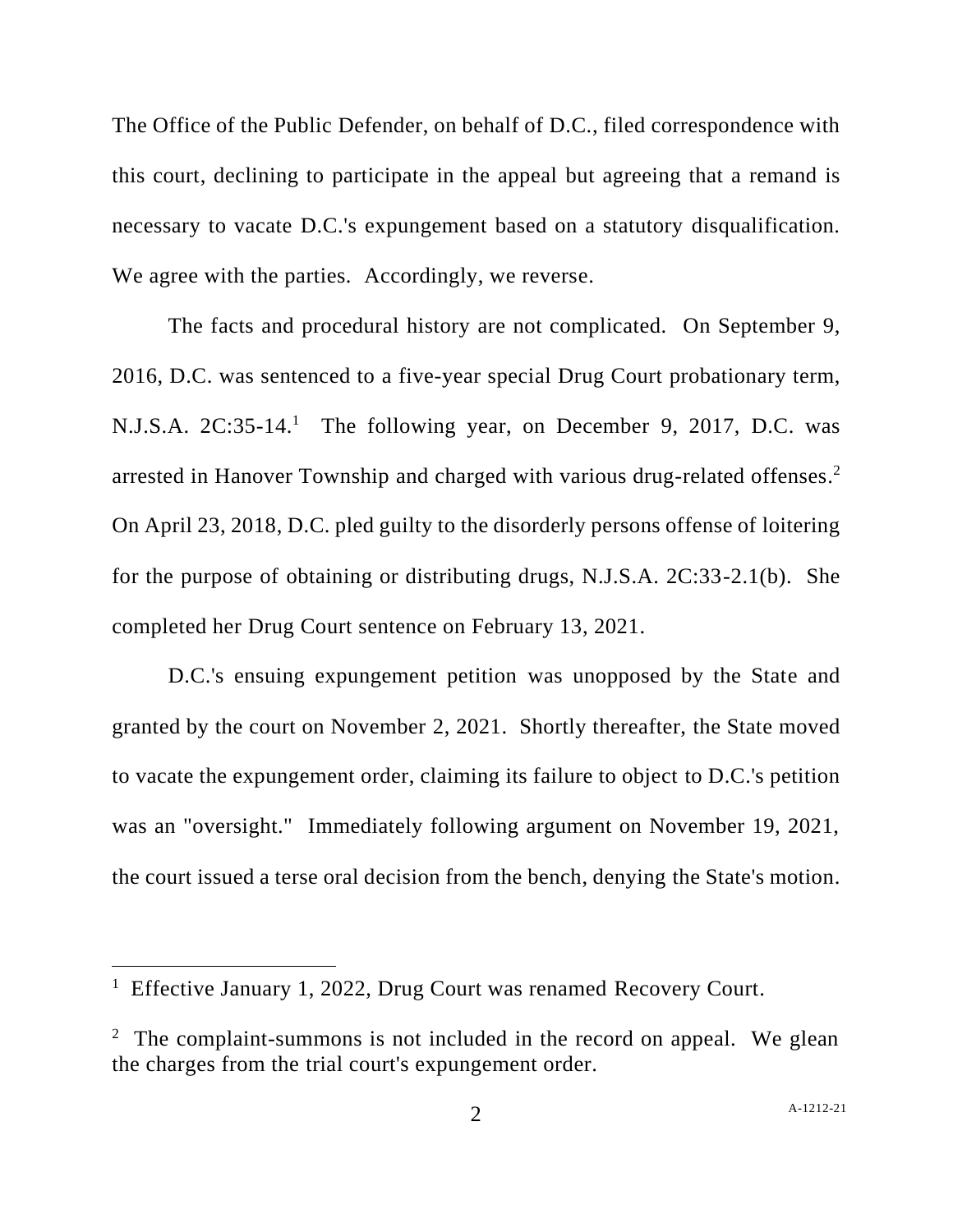The court correctly recognized the governing statute permits expungement of a drug court participant's criminal and juvenile record upon successful completion of special probation, unless the participant was "convicted of any crime, or adjudged a disorderly person or petty disorderly person during the term of special probation." N.J.S.A. 2C:35-14(m)(1). Nonetheless, the court found D.C.'s "hiccup" was "to be expected during somebody's recovery, especially a year or two into their recovery." The court declined to grant the State's motion, concluding a conviction and an inability to expunge her record would amount to "reverse double jeopardy under the specific circumstances of this case." The court cited no authority for its decision.

We consider de novo the trial court's interpretation of the expungement statute. In re Kollman, 210 N.J. 557, 577-78 (2012). Expungement is not a right guaranteed by constitutional or common law; it is purely the product of legislation, and we are limited to the terms of the statute. In re G.P.B., 436 N.J. Super. 48, 50 (App. Div. 2014), aff'd sub nom In re J.S., 223 N.J. 54 (2015).

Pertinent to this appeal, N.J.S.A. 2C:35-14(m)(1) provides:

The Superior Court may order the expungement of all records and information relating to all prior arrests, detentions, convictions, and proceedings for any offense enumerated in Title 2C of the New Jersey Statutes upon successful discharge from a term of special probation as provided in this section, regardless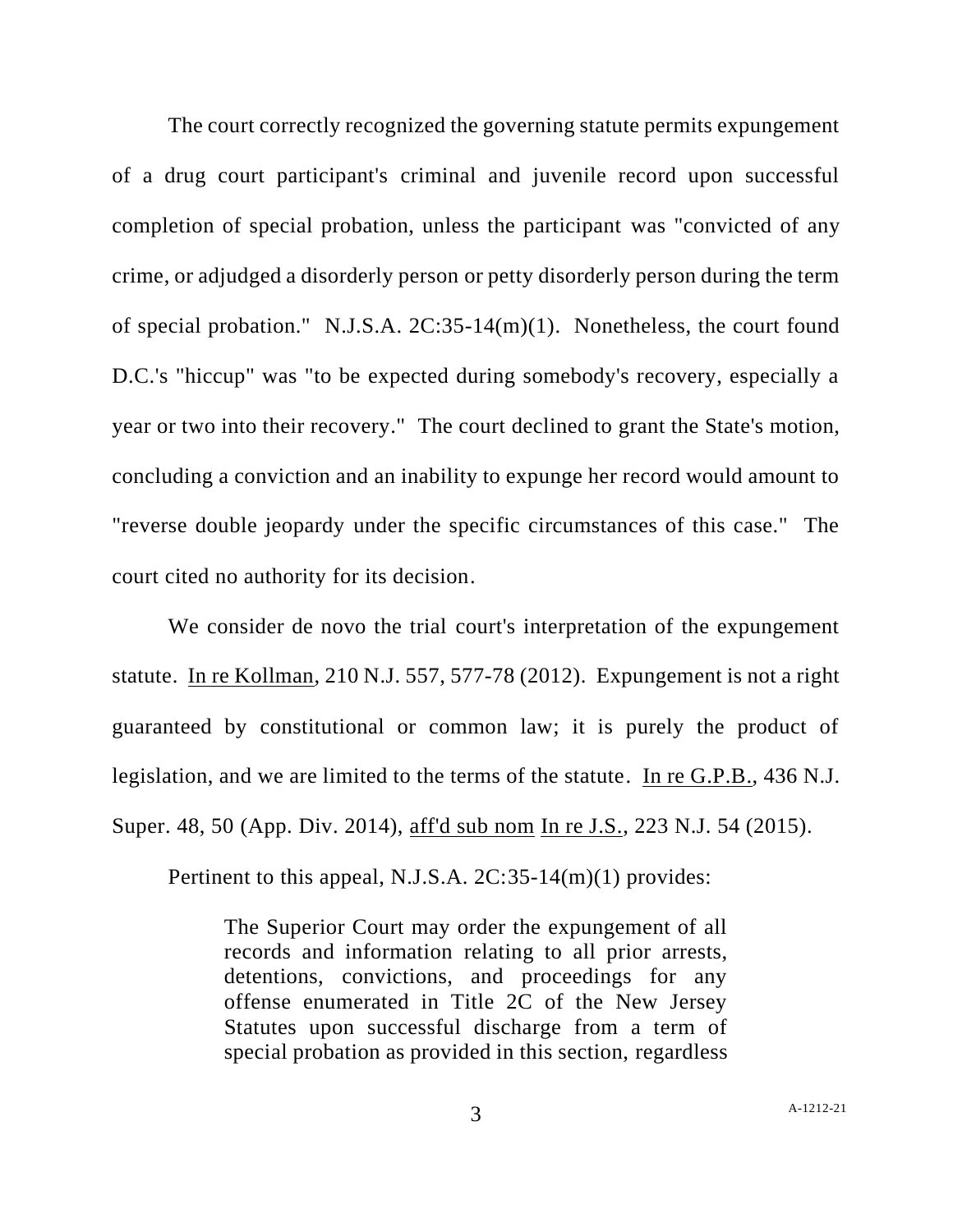of whether the person was sentenced to special probation under this section, section 2 of [N.J.S.A. 2C:35-14.2], or N.J.S.[A.] 2C:45-1, if the person satisfactorily completed a substance abuse treatment program as ordered by the court and was not convicted of any crime, or adjudged a disorderly person or petty disorderly person, during the term of special probation.

[(Emphasis added).]

The terms of the statute are unambiguous and, as such, should be construed literally. See State v. P.L., 369 N.J. Super. 291, 293 (App. Div. 2004); see also State v. Thomas, 166 N.J. 560, 567 (2001). When engaging in statutory construction, our "overriding goal is to give effect to the Legislature's intent." State v. D.A., 191 N.J. 158, 164 (2007). The best indicator of that intent is "the plain [statutory] language chosen by the Legislature." State v. Perry, 439 N.J. Super. 514, 523 (App. Div. 2015); see also State v. Gandhi, 201 N.J. 161, 176 (2010). We may not "rewrite a statute or add language that the Legislature omitted." State v. Munafo, 222 N.J. 480, 488 (2015).

While we appreciate the trial court's concern for the well-being of D.C., the governing law is clear. Because it is undisputed D.C. was "adjudged a disorderly person" while serving a "term of special probation," we reverse the order denying the State's motion to vacate the expungement under the plain meaning of N.J.S.A. 2C:35-14(m)(1).

4